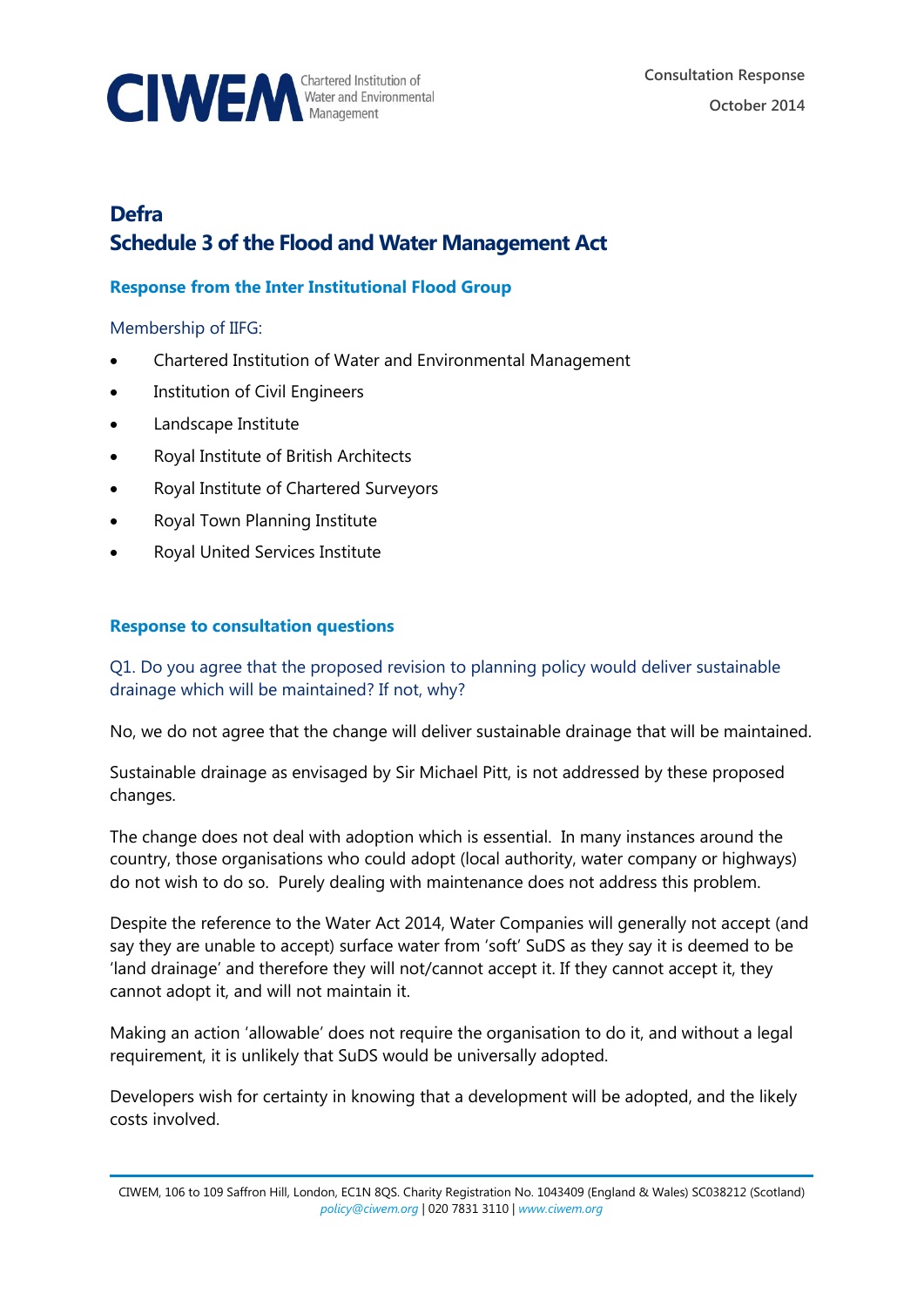The current national standards are extremely poor, and have been reduced solely to compliance on quantity. This will not deliver sustainable drainage as it is defined.

Standard 12 allows water to be discharged that is poor quality if the receiving watercourse is already poor quality. A well designed SuDS system can cleanse water to a good standard, and should be required to fulfil our obligations under the Water Framework Directive in relation to addressing the problem of diffuse pollution, which is inherent in the Catchment based approach.

The Standards do not address those aspects of sustainable drainage that should provide for potential improvements to biodiversity and amenity, and consequent improvements in air and water quality, public health and wellbeing, at the same or lesser cost than engineered systems. The proposal therefore cannot deliver the multi-functional benefits of sustainable drainage.

By incorporating the National Standards into planning guidance, they will not become statutory, and therefore their authority will be significantly reduced from the level required, and enforced only by the policing of planning conditions, and the willingness of the developer.

There is a strong risk that developers will have the ability to argue 'unviable cost' for almost any scheme should they so wish, as the scheme will be seen as negotiable or 'discretionary'.

The proposals do not provide the Lead Local Flood Authority (LLFA) with the duty to approve new SuDS schemes which seems contrary to their responsibilities to manage local flood risk under the F&WMA, Flood Risk Regulations and the National Flood Coastal Risk Management Strategy.

The proposals also assume that local planning documents and the Strategic Flood Risk Assessment (SFRA) properly reflect local surface water management risks and opportunities. In many circumstances these documents do not take into consideration surface water issues or SuDS which will impact on the development and planning process. This will lead to difficulties in obtaining the necessary evidence until these documents are updated.

# Q2. How should the Local Planning Authority obtain expert advice on sustainable drainage systems and their maintenance? What are the costs/benefits of different approaches?

It is unclear at what stage in the planning process sufficient detailed information would be provided to enable the appropriateness of a development's SuDS proposals to be assessed regardless of who assesses it.

A flood risk assessment, with (if provided) a vague SuDS Strategy (as is currently invariably the case) is insufficient information to allow a proper assessment to be made of a development proposals ability to accommodate surface water adequately.

Unless a SuDS system is integrated within a site masterplan from the beginning, it is likely to be much more costly to endeavour to include it at the detailed planning stage. This is the root cause of many of the assertions that SuDS take up valuable developable land, but is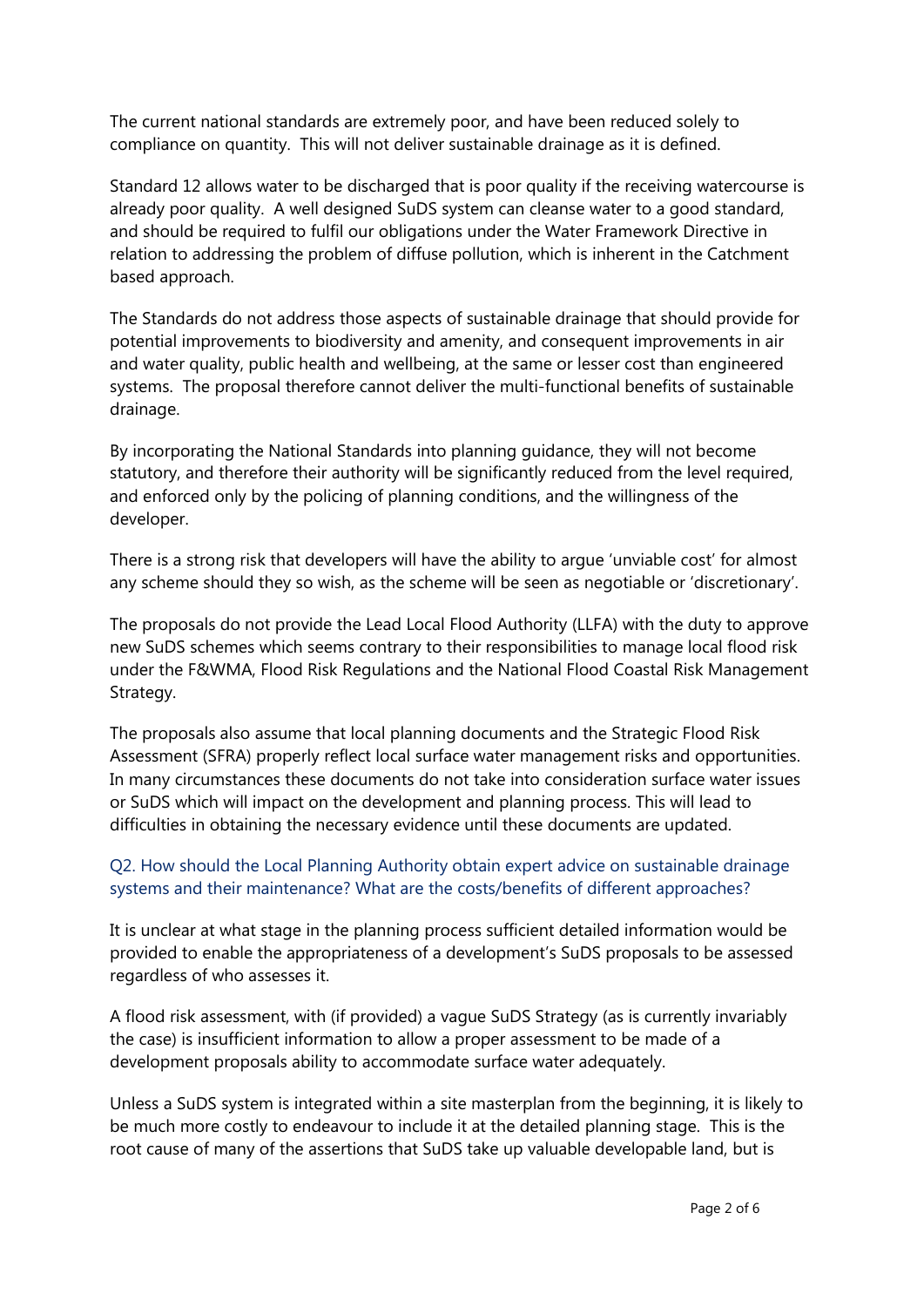invariably a product of poor initial design and site planning that did not embrace dealing with water appropriately.

Expensive modelling is not necessarily required for an outline application, as simple calculations can provide a high degree of certainty around the necessary surface water attenuation requirements sufficient to allow an adequate strategy to be developed.

There is a wide difference between local authorities in their ability to address dealing with drainage, and to date this ability at the District and Borough level has not been considered, as the F&WMA is focussed on delivery via the County and Unitary authorities. Even where expertise is available in-house it would need to be extended, and consultation with the EA would not be sufficient in assessing detailed models for surface water schemes.

If such work is contracted out by local authorities, the cost to those organisations is likely to be high. Expert advice, however provided will need to be charged back to the developer, and the ability to do so confirmed in legislation.

The previous proposals that put the responsibility with the County or Unitary authority, whilst still requiring funding, at least gave responsibility where such expertise is likely to already be in-house, even if not to an adequate level of staffing.

Authorities may consider banding together to provide a centralised service – this has already happened in relation to the production of SuDS guidance by the S7 group of authorities on the south coast and elsewhere.

Many LLFAs (with the support of government funding) have begun to increase their capacity and knowledge on SuDS in readiness for their role as a SuDS Approval Body (SAB). This has been confirmed through surveys undertaken by Defra and the LGA. Since the implementation of FWMA in 2010 many LLFAs have recruited specific staff, purchased software and undertaken training to fulfil their anticipated new role. It would therefore make sense for LPAs to obtain information and advice from the LLFA, particularly as they have an overall responsibility for manage local flood risk. Many schemes will also involve interactions with highway drainage which could also be managed via the LLFA.

The role of the LLFA, and the (shadow) SAB role that has been developed in many authorities has not been mentioned. They would seem an obvious candidate to provide advice and guidance.

### Q3. What are the impacts of different approaches for Local Planning Authorities to secure expert advice within the timescales set for determining planning applications?

Understanding the SuDS aspect of a development is a technical requirement, which the planning department is unlikely to be able to fulfil on its own.

However, there is a need for SuDS to be a key aspect of pre-application discussions if it is to be properly integrated within development proposals.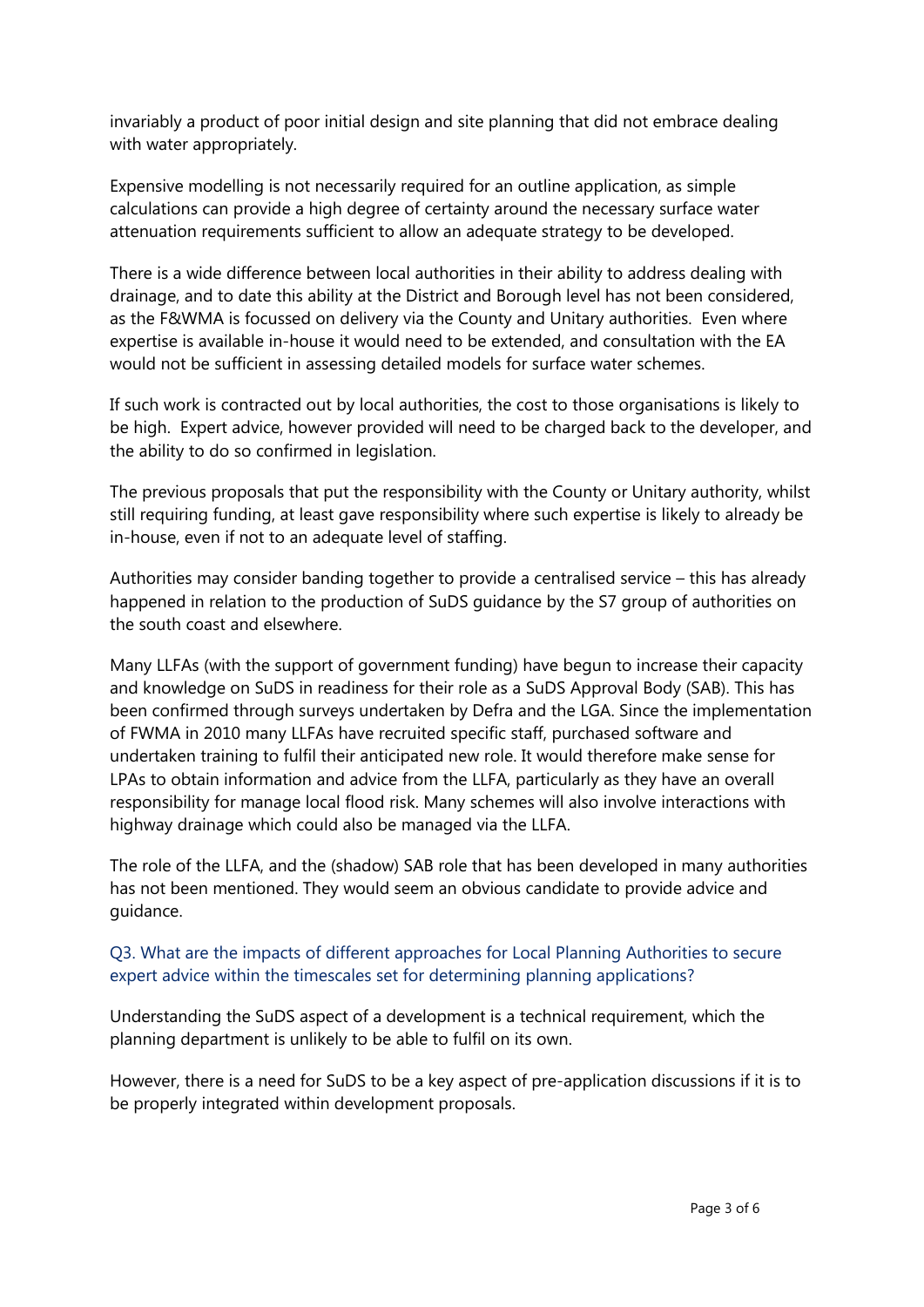Early discussion and integration would enable proposals to come forward to planning in an appropriate manner as part of a planning application, and would help speed up the response time.

### Q4. Do you agree that minor size developments be exempt from the proposed revision to the planning policy and guidance? Do you think thresholds should be higher?

No, minor size developments should not be exempt.

All new building potentially contributes to flood risk whether built as part of a development or singly, so the size of a development is irrelevant in this respect. Smaller developments collectively will have the same impact as larger ones.

The thresholds should not be higher, and should be reduced back to 'more than one house', as per the original principle - that one building can contribute to the flood risk of another adjacent/downstream.

Setting a threshold of 9 or higher will just encourage developers to choose to develop at one below the level set to avoid compliance. This could potentially increase flood risk significantly.

### Q5. What other maintenance options could be viable? Do you have examples of their use?

Sir Michael Pitt was clear in recommending adoption either by Local Authorities or water companies and we would support this advice. In Scotland, adoption of SuDS by Scottish Water is confirmed although they have restricted the type of SuDS they will adopt, however, the principle of adoption by water companies in a more comprehensive manner would seem essential.

This standpoint is confirmed in the Pitt Review at paragraph 6.59 "The Review believes that either local authorities or the sewerage undertakers would be best placed to adopt SUDS. We are of the opinion that establishing specialist SUDS drainage companies would exacerbate the existing problem of too many organisations being involved in flood risk management, creating a fragmented approach" We concur with that view, although we also consider that Highway Authorities should be required to adopt Suds within highway land.

Where land ownerships are crossed by a SuDS scheme , the necessary coordination and agreement for its implementation and adoption must be mandatory, and anomalies regarding water from soft SuDS being considered by some as 'land drainage' resolved.

If maintenance is provided by commercial management companies, there is a risk that the initial funding through commuted sums may be quickly used, and that such companies then cease to trade. This would leave the ongoing maintenance uncertain.

Householder management companies will require expert advice if they are to be successful in the longer term, which is likely to make maintenance more expensive.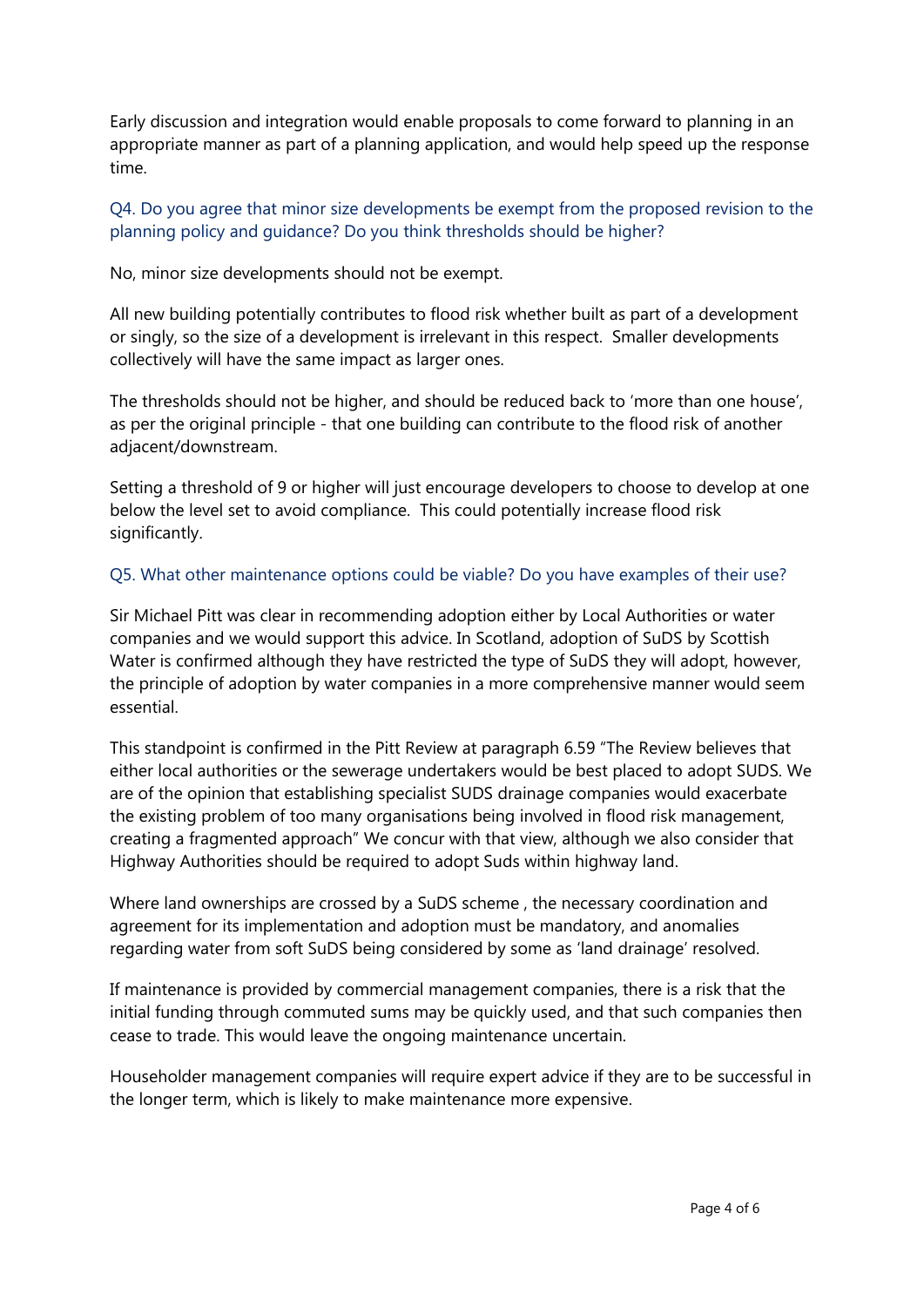As drainage is a primary infrastructure it is essential that its long term maintenance is certain. Therefore its maintenance options must be durable, affordable, and sustainable with the potential to raise funds for necessary capital maintenance.

The original proposals for Schedule 3 of the F&WMA suggested that SABs would undertake on-going maintenance, which would provide the necessary funding and accountability.

Funding has not effectively been tackled with the new proposals, but must do so if they are to be effective.

The proposals assume the maintenance is determined at the time of outline planning application, this is unlikely unless detailed information on the drainage is provided.

### Q6. What evidence do you have of expected maintenance costs?

In expected cost of maintenance should also be considered in relation to the cost of alternatives such as flood defences, and the cost of dealing with the consequences of flooding if it is not dealt with adequately. Government's own figures set the cost of dealing with flooding at £1.1 billion annually at present.

The cost of maintaining SuDS depends on their nature and who is maintaining them.

If a SuDS is designed as part of a public open space (in a proper integrated fashion) utilising predominantly soft features, then the cost of maintaining the SuDS is unlikely to be significantly more than what would be the cost of maintaining the POS. There is likely to be slightly different maintenance tasks with a different frequency of operations, plus a requirement to check any inlets and outlets to engineered structures within the system regularly. The cost of the maintenance would therefore be the 'extra-over' between anticipated parks maintenance, and the cost with the SuDS. There will be some occasional maintenance, in that swales or wetlands may require to have sediment removed after 10-15 years, but research to date shows that well designed systems, only build sediment very slowly. However, it should also be noted, that the funding of park maintenance has been underfunded for a number of year, with many starting to suffer from an ongoing reduction in maintenance (see HLF report 'State of UK public parks', published June 2014).

The opposite is true in relation to costs if (say) the local highways authority adopts SuDS in highways and does not currently maintain any soft planting other than trees (and grass). Then the cost of undertaking such 'abnormal' maintenance may be relatively high, and is therefore likely to be contracted out.

Permeable paving requires little maintenance other than sweeping in line with normal road sweeping. There is no need to allow for gully clearance or cleaning of petrol interceptors, as neither are required. Research has shown that silting of the interstices in permeable paving accumulates very slowly, and occurs generally within the top 20mm of the block, but does not pass down into the sub-base (assuming it has been properly laid). Whilst a degree of siltation does occur, research has shown this to stabilise after a 4-5 year period, and does not affect its hydraulic performance. In the unlikely event that a permeable pavement becomes completed silted and its function is seriously impaired, then research has shown that this can